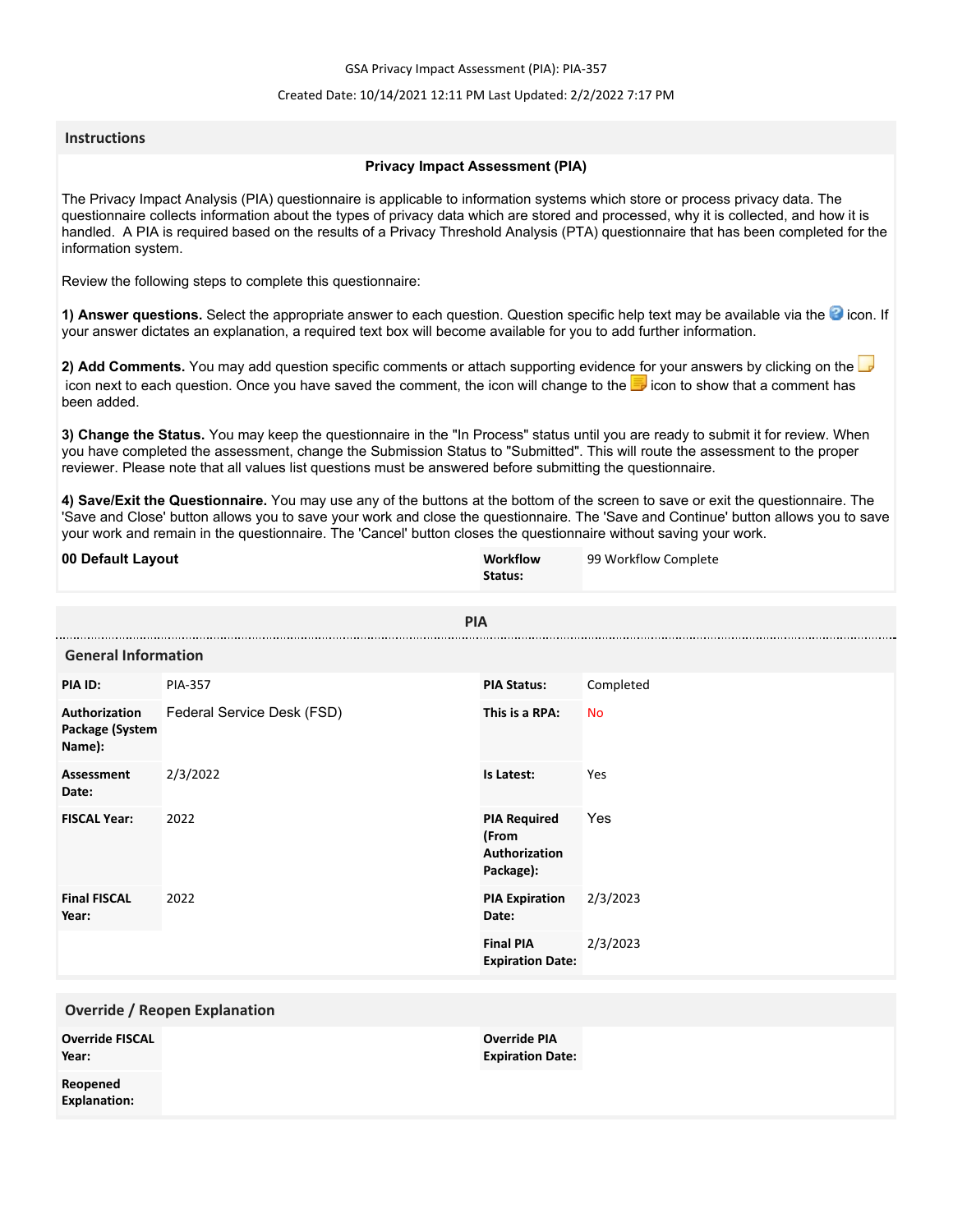|                              |                                                                             | <b>Other Stakeholders</b>  |                                                                                                                                                                                                                                                                                                                                                                                                                                                                                                                                                                                                                               |
|------------------------------|-----------------------------------------------------------------------------|----------------------------|-------------------------------------------------------------------------------------------------------------------------------------------------------------------------------------------------------------------------------------------------------------------------------------------------------------------------------------------------------------------------------------------------------------------------------------------------------------------------------------------------------------------------------------------------------------------------------------------------------------------------------|
|                              | <b>Stakeholders (not in Approval Process)</b>                               |                            |                                                                                                                                                                                                                                                                                                                                                                                                                                                                                                                                                                                                                               |
| <b>System Owner</b><br>(SO): | Romero, Antonio                                                             | Authorization<br>Official: | Samant, Sagar S                                                                                                                                                                                                                                                                                                                                                                                                                                                                                                                                                                                                               |
| <b>System Owner (eMail)</b>  |                                                                             |                            |                                                                                                                                                                                                                                                                                                                                                                                                                                                                                                                                                                                                                               |
| Name (Full)                  |                                                                             |                            |                                                                                                                                                                                                                                                                                                                                                                                                                                                                                                                                                                                                                               |
| Antonio Romero               |                                                                             |                            |                                                                                                                                                                                                                                                                                                                                                                                                                                                                                                                                                                                                                               |
|                              | <b>Authorization Official (eMail)</b>                                       |                            |                                                                                                                                                                                                                                                                                                                                                                                                                                                                                                                                                                                                                               |
| Name (Full)                  |                                                                             |                            |                                                                                                                                                                                                                                                                                                                                                                                                                                                                                                                                                                                                                               |
| Sagar Samant                 |                                                                             |                            |                                                                                                                                                                                                                                                                                                                                                                                                                                                                                                                                                                                                                               |
| <b>PIA Overview</b>          |                                                                             |                            |                                                                                                                                                                                                                                                                                                                                                                                                                                                                                                                                                                                                                               |
|                              | A.System Name: A. System, Application, or Project Name:                     |                            | Federal Service Desk (FSD)                                                                                                                                                                                                                                                                                                                                                                                                                                                                                                                                                                                                    |
| <b>B.Includes:</b>           | B. System, application, or project includes information about:              |                            | FSD provides contact center services and<br>related state-of-the-art technical tools so that<br>the customer experience is one that enables<br>customers, including federal employees,<br>contractors, the public, to easily perform the<br>work or seek the information for both the private<br>and public sectors. As such, during support<br>operations,<br>FSD collects and stores contact information,<br>including usernames, email addresses, and<br>phone numbers primarily to communicate with<br>the user about the status and resolution of their<br>ticket/issue when doing business with the U.S.<br>government. |
| <b>C.Categories:</b>         | C. For the categories listed above, how many records are there<br>for each? |                            | Approximately 2.1 million records.                                                                                                                                                                                                                                                                                                                                                                                                                                                                                                                                                                                            |
| D.Data<br>Elements:          | D. System, application, or project includes these data elements:            |                            | The FSD systems and applications include<br>Name and other biographic, demographic or<br>biometric information, Contact information, and<br>User and online information.                                                                                                                                                                                                                                                                                                                                                                                                                                                      |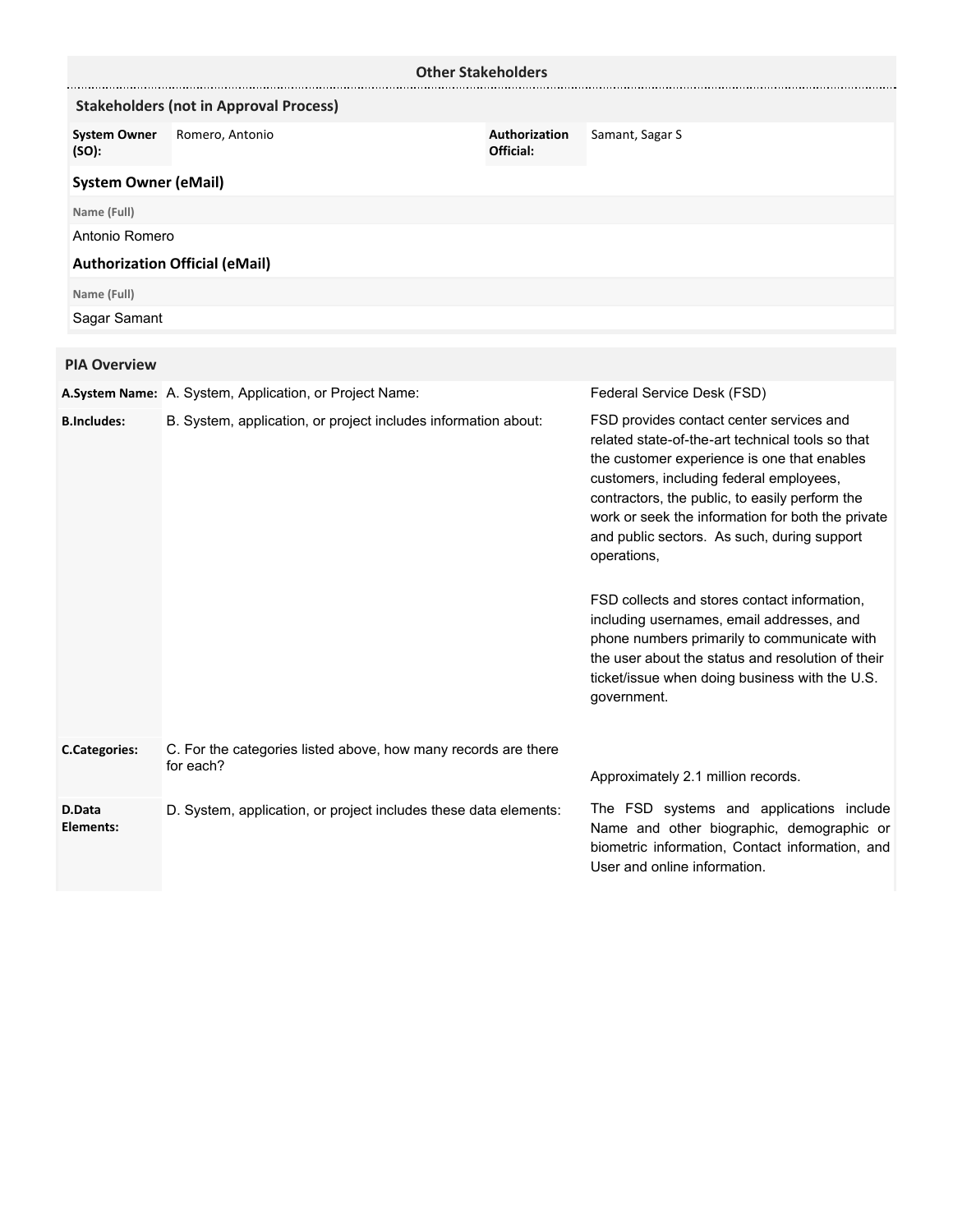| Overview:                  | support.<br>government.<br>with their related support requests.<br>confirm their identity before connecting to a Help Desk agent for support.<br>user information is stored in the user's account in the FSD ticketing system. |      |         | The Federal Service Desk (FSD) serves as the Tier 1 help desk for SAM.gov. The primary purpose of the FSD is to<br>provide services to support users of current and future IAE applications. This support assists users in all Department<br>of Defense and Civilian Departments and Agencies in the Federal Government, as well as all other users of the IAE.<br>The FSD provides Tier 1 and Tier 2 service request Support for all IAE applications, Tier 2 service request Support<br>for SAM, Development, maintenance and enhancement of Tier 0 (user self-help) materials and the IAE FSD Portal,<br>Continuity of Operations support, deployment and maintenance of the call center management application solution,<br>Interactive Voice Response (IVR) System, and Service Request Management System, as well as, to provide surge<br>FSD collects PII through either direct interaction with Help Desk agents or by automated system processes. FSD<br>collects and stores contact information, including usernames, email addresses, and phone numbers primarily to<br>communicate with the user about the status and resolution of their ticket/issue when doing business with the U.S.<br>FSD Help Desk agents collect information from callers during the customer contact for support. For example, the<br>customer contact is asked to provide their First Name, Last Name, Email address, contact phone number, and<br>DUNS number to create a new contact record or to confirm an existing record or support request.<br>To provide support, the FSD maintains existing PII data (first name, last name, email address, and phone number)<br>and collects email addresses, phone numbers, to associate requests with specific customers. Users provide this<br>information by connecting through external systems through Login.gov or directly when requesting support over the<br>phone or using web chat from the FSD.gov website. FSD systems maintain this information to associate customers<br>Automated collection occurs when the caller's phone number is provided automatically to the Interactive Voice<br>Response (IVR) system through the Automated Number Identification (ANI), a feature of the telecommunications<br>network. The phone number is then used to lookup customer information from the existing ticketing database using<br>an FSD Application Programming Interface (API). The name associated with the caller's number allows the caller to<br>Automated collection can also occur when users access FSD after authenticating through login.gov. FSD<br>connections received through login.gov will create the user account automatically using their email address. The |
|----------------------------|--------------------------------------------------------------------------------------------------------------------------------------------------------------------------------------------------------------------------------|------|---------|------------------------------------------------------------------------------------------------------------------------------------------------------------------------------------------------------------------------------------------------------------------------------------------------------------------------------------------------------------------------------------------------------------------------------------------------------------------------------------------------------------------------------------------------------------------------------------------------------------------------------------------------------------------------------------------------------------------------------------------------------------------------------------------------------------------------------------------------------------------------------------------------------------------------------------------------------------------------------------------------------------------------------------------------------------------------------------------------------------------------------------------------------------------------------------------------------------------------------------------------------------------------------------------------------------------------------------------------------------------------------------------------------------------------------------------------------------------------------------------------------------------------------------------------------------------------------------------------------------------------------------------------------------------------------------------------------------------------------------------------------------------------------------------------------------------------------------------------------------------------------------------------------------------------------------------------------------------------------------------------------------------------------------------------------------------------------------------------------------------------------------------------------------------------------------------------------------------------------------------------------------------------------------------------------------------------------------------------------------------------------------------------------------------------------------------------------------------------------------------------------------------------------------------------------------------------------------------------------------------------------------------------------------------------------------------------------------------------------|
| <b>PIA-0.1:</b>            | Is this a new PIA or Recertification request?                                                                                                                                                                                  |      |         | New PIA                                                                                                                                                                                                                                                                                                                                                                                                                                                                                                                                                                                                                                                                                                                                                                                                                                                                                                                                                                                                                                                                                                                                                                                                                                                                                                                                                                                                                                                                                                                                                                                                                                                                                                                                                                                                                                                                                                                                                                                                                                                                                                                                                                                                                                                                                                                                                                                                                                                                                                                                                                                                                                                                                                                      |
| <b>PIA-0.</b><br>1Changes: | If you are reviewing this for annual recertification, please confirm if<br>there are any changes in the system since last signed PIA?                                                                                          |      |         |                                                                                                                                                                                                                                                                                                                                                                                                                                                                                                                                                                                                                                                                                                                                                                                                                                                                                                                                                                                                                                                                                                                                                                                                                                                                                                                                                                                                                                                                                                                                                                                                                                                                                                                                                                                                                                                                                                                                                                                                                                                                                                                                                                                                                                                                                                                                                                                                                                                                                                                                                                                                                                                                                                                              |
| <b>Comments</b>            |                                                                                                                                                                                                                                |      |         |                                                                                                                                                                                                                                                                                                                                                                                                                                                                                                                                                                                                                                                                                                                                                                                                                                                                                                                                                                                                                                                                                                                                                                                                                                                                                                                                                                                                                                                                                                                                                                                                                                                                                                                                                                                                                                                                                                                                                                                                                                                                                                                                                                                                                                                                                                                                                                                                                                                                                                                                                                                                                                                                                                                              |
| <b>Question Name</b>       | Submitter                                                                                                                                                                                                                      | Date | Comment | <b>Attachment</b>                                                                                                                                                                                                                                                                                                                                                                                                                                                                                                                                                                                                                                                                                                                                                                                                                                                                                                                                                                                                                                                                                                                                                                                                                                                                                                                                                                                                                                                                                                                                                                                                                                                                                                                                                                                                                                                                                                                                                                                                                                                                                                                                                                                                                                                                                                                                                                                                                                                                                                                                                                                                                                                                                                            |

PIA-4.3 **Henry, Jacqulyn F** 1/12/2022 What is the other source?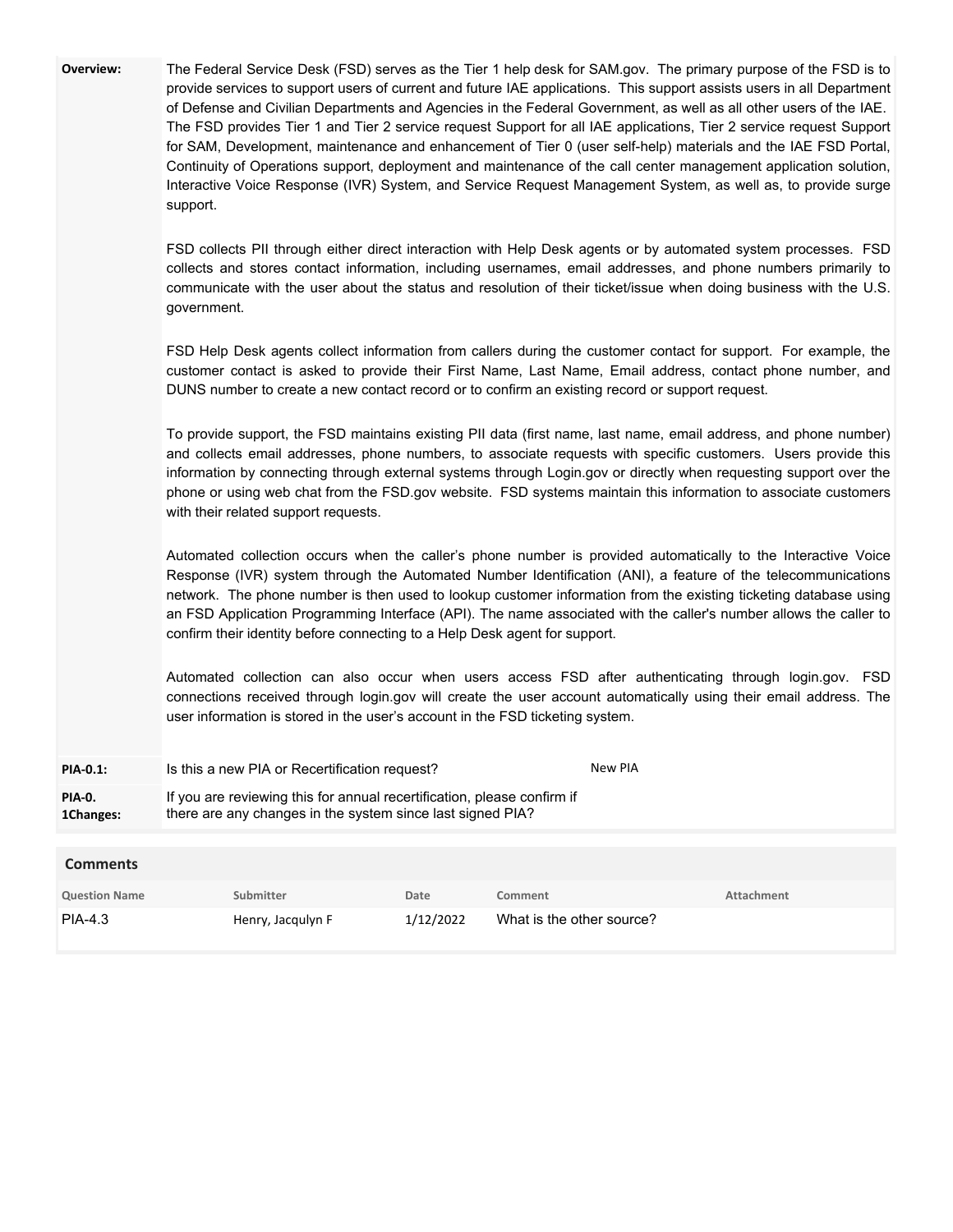| <b>1.0 Purpose of Collection</b>                               |                                                                                                                                           |                                                                   |                                                                                                                                                                                                                                                                                                                                                           |
|----------------------------------------------------------------|-------------------------------------------------------------------------------------------------------------------------------------------|-------------------------------------------------------------------|-----------------------------------------------------------------------------------------------------------------------------------------------------------------------------------------------------------------------------------------------------------------------------------------------------------------------------------------------------------|
| PIA-1.1:                                                       | What legal authority and/or agreements allow GSA to collect,<br>maintain, use, or disseminate the information?                            |                                                                   | The authorities for collecting the information and<br>maintaining the system are the Federal<br>Acquisition Regulation (FAR) Subparts 4.11 and<br>52.204 and 2 CFR, Subtitle A, Chapter I, and<br>Part 25, as well as 40 U.S.C. 121(c), following<br>GSA 2180.1 CIO P GSA Rules of Behavior for<br>Handling Personally Identifiable Information<br>(PII). |
| <b>PIA-1.2:</b>                                                | Is the information searchable by a personal identifier, for example<br>a name or Social Security number?                                  |                                                                   | <b>Yes</b>                                                                                                                                                                                                                                                                                                                                                |
| PIA-1.2a:                                                      | If so, what Privacy Act System of Records Notice(s) (SORN(s))<br>applies to the information being collected?                              |                                                                   | New SORN required                                                                                                                                                                                                                                                                                                                                         |
|                                                                |                                                                                                                                           | PIA-1.2 System<br><b>Of Record</b><br><b>Notice (SORN)</b><br>CR: |                                                                                                                                                                                                                                                                                                                                                           |
| PIA-1.2 System<br>of Records<br>Notice(s)<br>(Legacy Text):    | What System of Records Notice(s) apply/applies to the<br>information?                                                                     |                                                                   | Data is retrieved by FSD personnel by<br>searching against email address or phone<br>number, SORN is N/A until PIA has been<br>completed and finalized.                                                                                                                                                                                                   |
| <b>PIA-1.2b:</b>                                               | Explain why a SORN is not required.                                                                                                       |                                                                   |                                                                                                                                                                                                                                                                                                                                                           |
| PIA-1.3:                                                       | Has an information collection request (ICR) been submitted to or<br>approved by the Office of Management and Budget (OMB)?                |                                                                   | No                                                                                                                                                                                                                                                                                                                                                        |
| <b>PIA-1.3</b><br>Information<br><b>Collection</b><br>Request: | Provide the relevant names, OMB control numbers, and expiration<br>dates.                                                                 |                                                                   |                                                                                                                                                                                                                                                                                                                                                           |
| <b>PIA-1.4:</b>                                                | What is the records retention schedule for the information<br>system(s)? Explain how long and for what reason the information<br>is kept. |                                                                   | System records are retained and disposed in<br>accordance with GSA records maintenance and<br>disposition schedules and 1820.1 OAS P GSA<br>Records Management Program, the<br>requirements of the Recovery Board, and the<br>National Archives and Records Administration<br>(NARA).                                                                     |
|                                                                | 2.0 Openness and Transparency                                                                                                             |                                                                   |                                                                                                                                                                                                                                                                                                                                                           |
| <b>PIA-2.1:</b>                                                | Will individuals be given notice before the collection, maintenance. Yes                                                                  |                                                                   |                                                                                                                                                                                                                                                                                                                                                           |

| PIA-2.1: | Will individuals be given notice before the collection, maintenance, Yes<br>use or dissemination and/or sharing of personal information about<br>them? |  |
|----------|--------------------------------------------------------------------------------------------------------------------------------------------------------|--|
| -------  | $\blacksquare$                                                                                                                                         |  |

**PIA-2. 1Explain:** If not, please explain.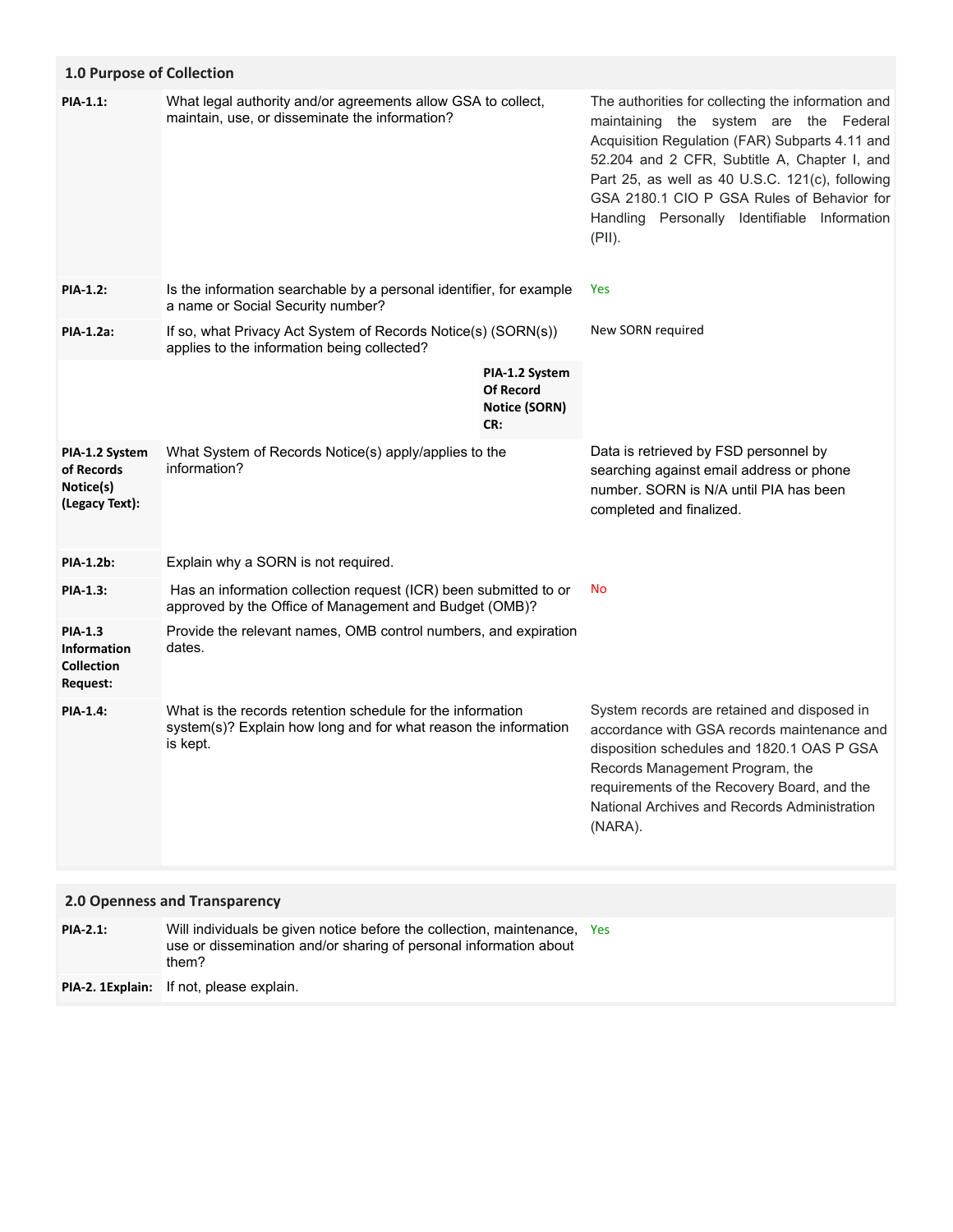# **3.0 Data Minimization**

| PIA-3.1:                     | Why is the collection and use of the PII necessary to the project or<br>system?                | FSD collects necessary information from<br>individuals and entities seeking to do business<br>with the U.S Government. The collection of<br>names, email addresses, and phone numbers is<br>needed to accurately associate support<br>requests and ticket management activities with<br>the correct unique user. Calls may be<br>monitored or recorded for quality assurance<br>purposes. Non-PII cannot be used for these<br>purposes as it does not provide adequate<br>correlation of support requests for a unique<br>user.                                         |
|------------------------------|------------------------------------------------------------------------------------------------|-------------------------------------------------------------------------------------------------------------------------------------------------------------------------------------------------------------------------------------------------------------------------------------------------------------------------------------------------------------------------------------------------------------------------------------------------------------------------------------------------------------------------------------------------------------------------|
| PIA-3.2:                     | Will the system, application, or project create or aggregate new<br>data about the individual? | No                                                                                                                                                                                                                                                                                                                                                                                                                                                                                                                                                                      |
| <b>PIA-3.</b><br>2Explained: | If so, how will this data be maintained and used?                                              |                                                                                                                                                                                                                                                                                                                                                                                                                                                                                                                                                                         |
| PIA-3.3:                     | What protections exist to protect the consolidated data and<br>prevent unauthorized access?    | FSD services are provided using cloud<br>resources authorized at FedRAMP Moderate or<br>higher. Access to FSD systems requires<br>multifactor authentication, which is provided and<br>managed by Login.gov. Access to individuals'<br>information is protected through role-based<br>access controls. System API calls into the FSD<br>ticketing system (i.e., SAM.gov ticketing<br>integration) require basic authentication. FSD<br>has implemented technical operational<br>management control to safeguard system and<br>data and to maintain the system security. |
| PIA-3.4:                     | Will the system monitor the public, GSA employees, or<br>contractors?                          | None                                                                                                                                                                                                                                                                                                                                                                                                                                                                                                                                                                    |
| PIA-3. 4Explain:             | Please elaborate as needed.                                                                    | No, FSD systems do not locate or monitor any<br>individual for any purpose.                                                                                                                                                                                                                                                                                                                                                                                                                                                                                             |
| <b>PIA-3.5:</b>              | What kinds of report(s) can be produced on individuals?                                        | FSD does not produce any reports on<br>individuals for the purpose of monitoring (e.g.,<br>cross-device tracking). Reports on individuals<br>are provided at the request of GSA and are<br>specific to user activity (i.e., login, ticket<br>submission and audit of internal FSD<br>performance of customer service activities, as<br>required for GSA.)                                                                                                                                                                                                               |
| PIA-3.6:                     | Will the data included in any report(s) be de-identified?                                      | No                                                                                                                                                                                                                                                                                                                                                                                                                                                                                                                                                                      |
| PIA-3. 6Explain:             | If so, what process(es) will be used to aggregate or de-identify the<br>data?                  |                                                                                                                                                                                                                                                                                                                                                                                                                                                                                                                                                                         |
|                              | PIA-3.6Why Not: Why will the data not be de-identified?                                        | No, FSD does not generate any reports, there<br>will be no need for the de-identifier.                                                                                                                                                                                                                                                                                                                                                                                                                                                                                  |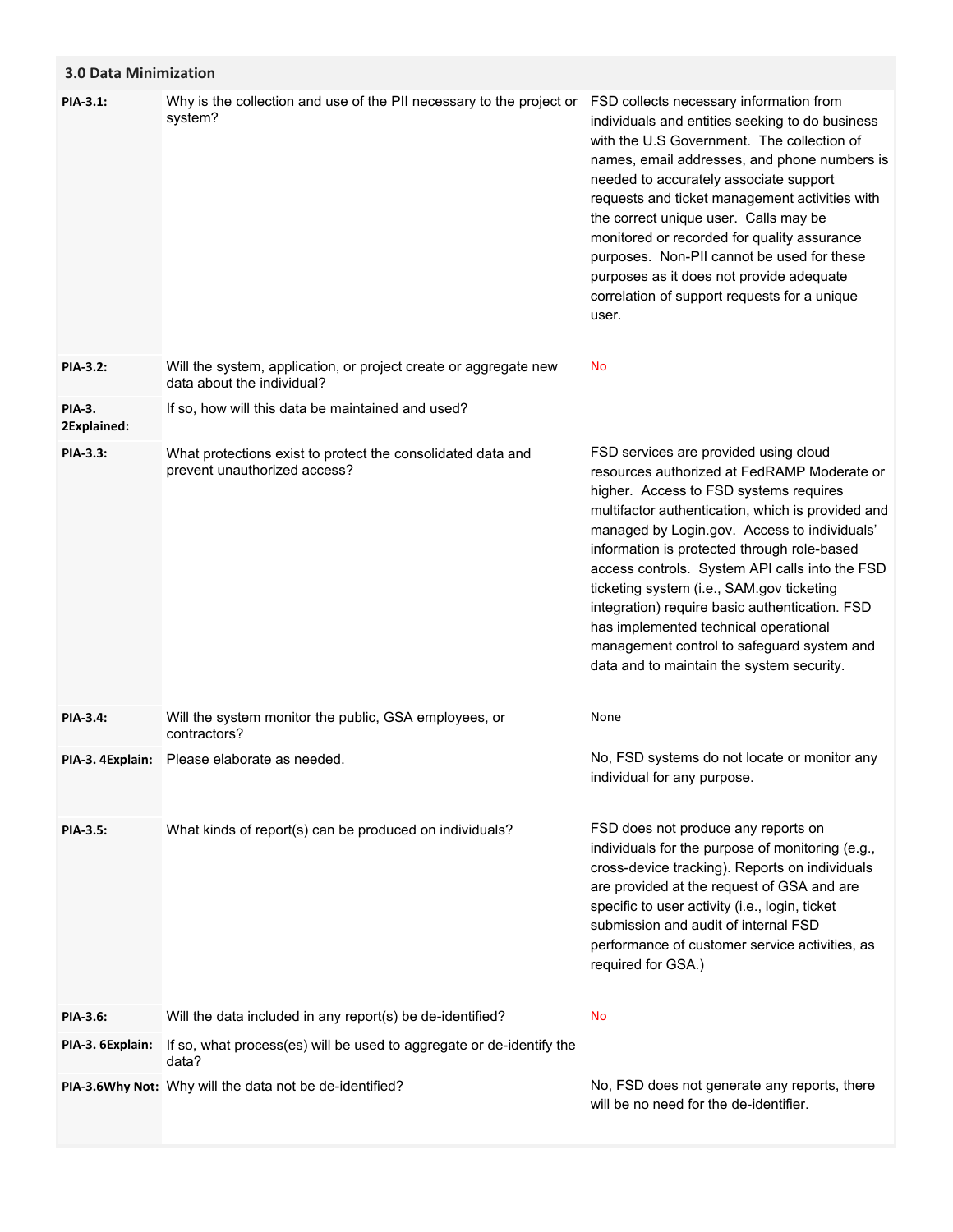|                              | 4.0 Limits on Using and Sharing Information                                                                                                                |                                                                                                                                                                                                                                                                                                                                                                              |
|------------------------------|------------------------------------------------------------------------------------------------------------------------------------------------------------|------------------------------------------------------------------------------------------------------------------------------------------------------------------------------------------------------------------------------------------------------------------------------------------------------------------------------------------------------------------------------|
| <b>PIA-4.1:</b>              | Is the information in the system, application, or project limited to<br>only the information that is needed to carry out the purpose of the<br>collection? | Yes                                                                                                                                                                                                                                                                                                                                                                          |
| <b>PIA-4.2:</b>              | Will GSA share any of the information with other individuals,<br>federal and/or state agencies, or private-sector organizations?                           | None                                                                                                                                                                                                                                                                                                                                                                         |
| PIA-4.2How:                  | If so, how will GSA share the information?                                                                                                                 | GSA will not share any information collected<br>with external parties.                                                                                                                                                                                                                                                                                                       |
| <b>PIA-4.3:</b>              | Is the information collected:                                                                                                                              | Directly from the Individual                                                                                                                                                                                                                                                                                                                                                 |
|                              |                                                                                                                                                            | From Another Source                                                                                                                                                                                                                                                                                                                                                          |
| PIA-4.30ther<br>Source:      | What is the other source(s)?                                                                                                                               |                                                                                                                                                                                                                                                                                                                                                                              |
| <b>PIA-4.4:</b>              | Will the system, application, or project interact with other systems,<br>applications, or projects, either within or outside of GSA?                       | <b>Yes</b>                                                                                                                                                                                                                                                                                                                                                                   |
| PIA-4.4Who<br>How:           | If so, who and how?                                                                                                                                        | The FSD system relies on Login.gov for user<br>authentication services. As a part of the<br>authentication transaction, FSD also receives<br>email addresses of individuals from Login.gov.<br>The information is provided over a federated<br>connection and protected using a TLS 1.2<br>encrypted connection. FSD information is not<br>shared with non-Federal agencies. |
|                              |                                                                                                                                                            |                                                                                                                                                                                                                                                                                                                                                                              |
| PIA-4. 4Formal<br>Agreement: | Is a formal agreement(s) in place?                                                                                                                         |                                                                                                                                                                                                                                                                                                                                                                              |
| PIA-4.4No<br>Agreement:      | Why is there not a formal agreement in place?                                                                                                              |                                                                                                                                                                                                                                                                                                                                                                              |
|                              | 5.0 Data Quality and Integrity                                                                                                                             |                                                                                                                                                                                                                                                                                                                                                                              |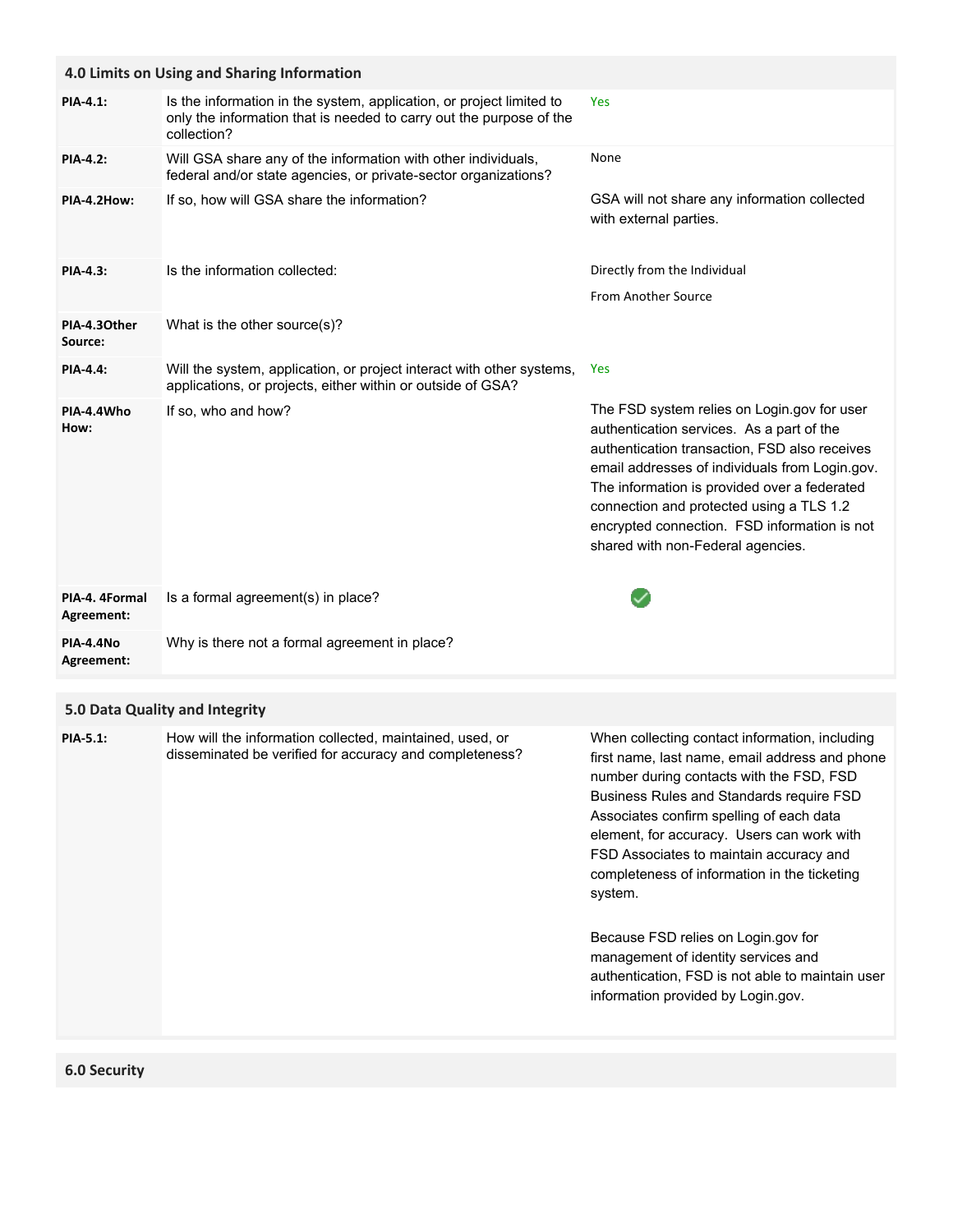| PIA-6.1a: | Who or what will have access to the data in the system,<br>application, or project?                      | FSD manages system and data access through<br>role-based access controls. GSA requires all<br>FSD personnel supporting the system to<br>undergo background investigations and signing<br>of Rules of Behavior. Non-FSD personnel (i.e.,<br>customer users) are required to authenticate<br>through Login.gov when accessing FSD for<br>ticket status or creation and are limited by<br>system restrictions to only viewing and adding<br>comments to their own tickets. |
|-----------|----------------------------------------------------------------------------------------------------------|-------------------------------------------------------------------------------------------------------------------------------------------------------------------------------------------------------------------------------------------------------------------------------------------------------------------------------------------------------------------------------------------------------------------------------------------------------------------------|
| PIA-6.1b: | What is the authorization process to gain access?                                                        | FSD manages system and data access through<br>role-based access controls. GSA requires all<br>FSD personnel supporting the system to<br>undergo background investigations and signing<br>of Rules of Behavior. Non-FSD personnel (i.e.,<br>customer users) are required to authenticate<br>through Login.gov when accessing FSD for<br>ticket status or creation and are limited by<br>system restrictions to only viewing and adding<br>comments to their own tickets. |
| PIA-6.2:  | Has a System Security Plan (SSP) been completed for the<br>Information System(s) supporting the project? | Yes                                                                                                                                                                                                                                                                                                                                                                                                                                                                     |
| PIA-6.2a: | Enter the actual or expected ATO date from the associated<br>authorization package.                      | 11/25/2020                                                                                                                                                                                                                                                                                                                                                                                                                                                              |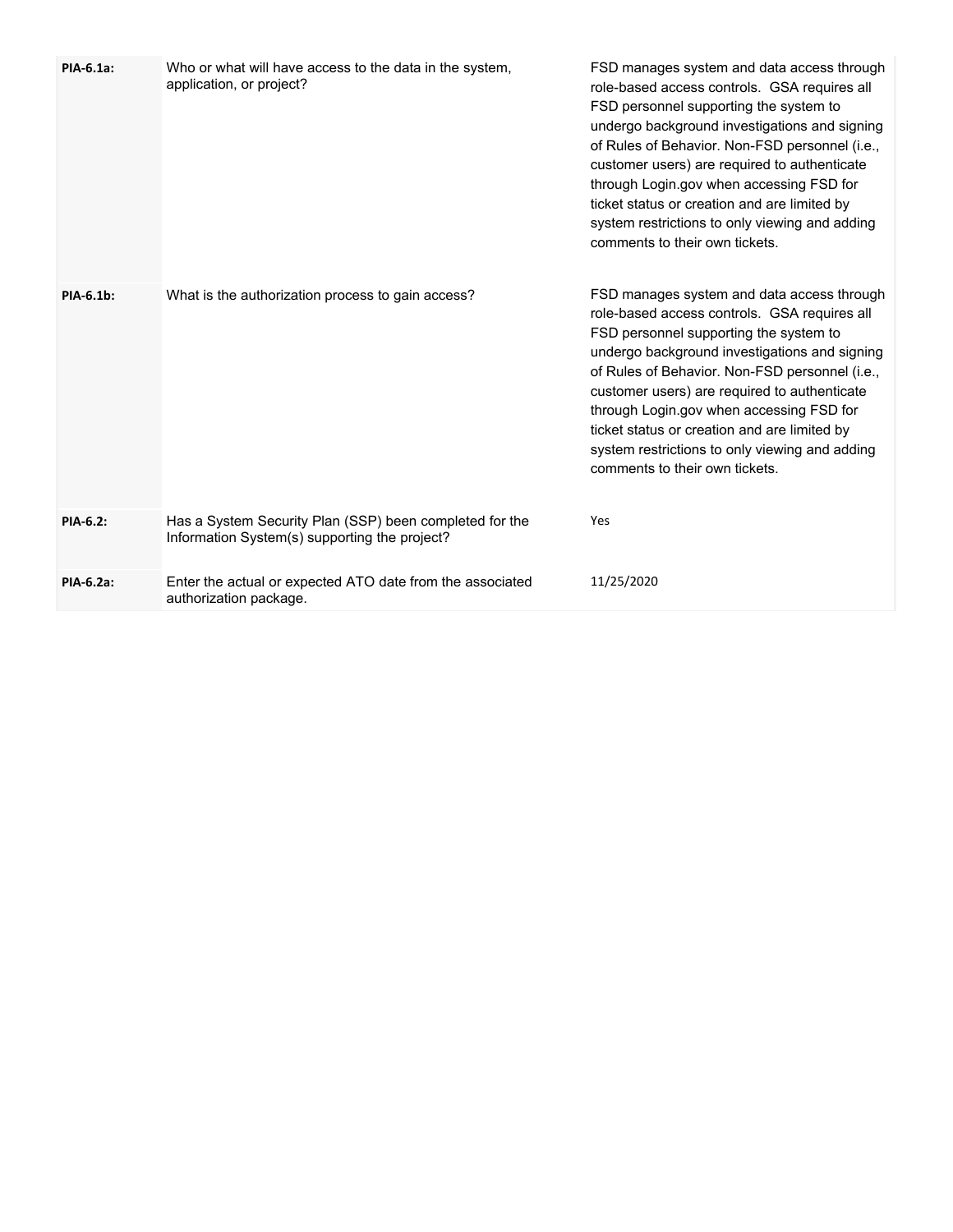| PIA-6.3:     | How will the system or application be secured from a physical,<br>technical, and managerial perspective?                   | Physical security for FSD systems and<br>applications is provided by the FedRAMP<br>Authorized Cloud resources. Systems and<br>applications are also secured through federated<br>identity management using Login.gov,<br>multifactor authentication requirements for all<br>users, role-based access controls, and<br>encryption of data at rest and in transit.<br>The FSD Contact Center API server<br>connections require account authentication to                                                                                                                        |
|--------------|----------------------------------------------------------------------------------------------------------------------------|--------------------------------------------------------------------------------------------------------------------------------------------------------------------------------------------------------------------------------------------------------------------------------------------------------------------------------------------------------------------------------------------------------------------------------------------------------------------------------------------------------------------------------------------------------------------------------|
|              |                                                                                                                            | generate an expiring token and then token<br>authentication based on a created API<br>application and user account in the system. API<br>calls must be made over REST with TLS 1.2 or<br>While voice is being captured in<br>greater.<br>real-time (i.e. spoken over the phone) it is not<br>encrypted. Once the call ends and is stored,<br>then the call recording is encrypted at rest and<br>in transit. The database containing call history,<br>with the ANI, is encrypted at rest with always-on<br>encryption (AES 256 FIPS 140-2)                                     |
|              |                                                                                                                            | Managerial controls are provided for FSD<br>systems and applications include required<br>background checks for FSD support personnel<br>and privileged users. Security and privacy<br>training, as well as signed Rules of Behavior are<br>required for FSD personnel prior to accessing<br>systems and applications. Application training<br>and ongoing training through GSA-approved<br>Knowledge Articles (KAs) are provided to FSD<br>support personnel. FSD also provides Incident<br>Response, Audit, and Reporting to support<br>security of systems and applications. |
|              |                                                                                                                            | FSD has also implemented technical,<br>operational and management controls to<br>safeguard the information system and maintain<br>the security posture.                                                                                                                                                                                                                                                                                                                                                                                                                        |
| PIA-6.4:     | Are there mechanisms in place to identify and respond to<br>suspected or confirmed security incidents and breaches of PII? | Yes                                                                                                                                                                                                                                                                                                                                                                                                                                                                                                                                                                            |
| PIA-6.4What: | What are they?                                                                                                             | FSD has developed and maintains an Incident<br>Response Plan for responding to suspected and<br>confirmed security incidents, including breaches<br>of PII.                                                                                                                                                                                                                                                                                                                                                                                                                    |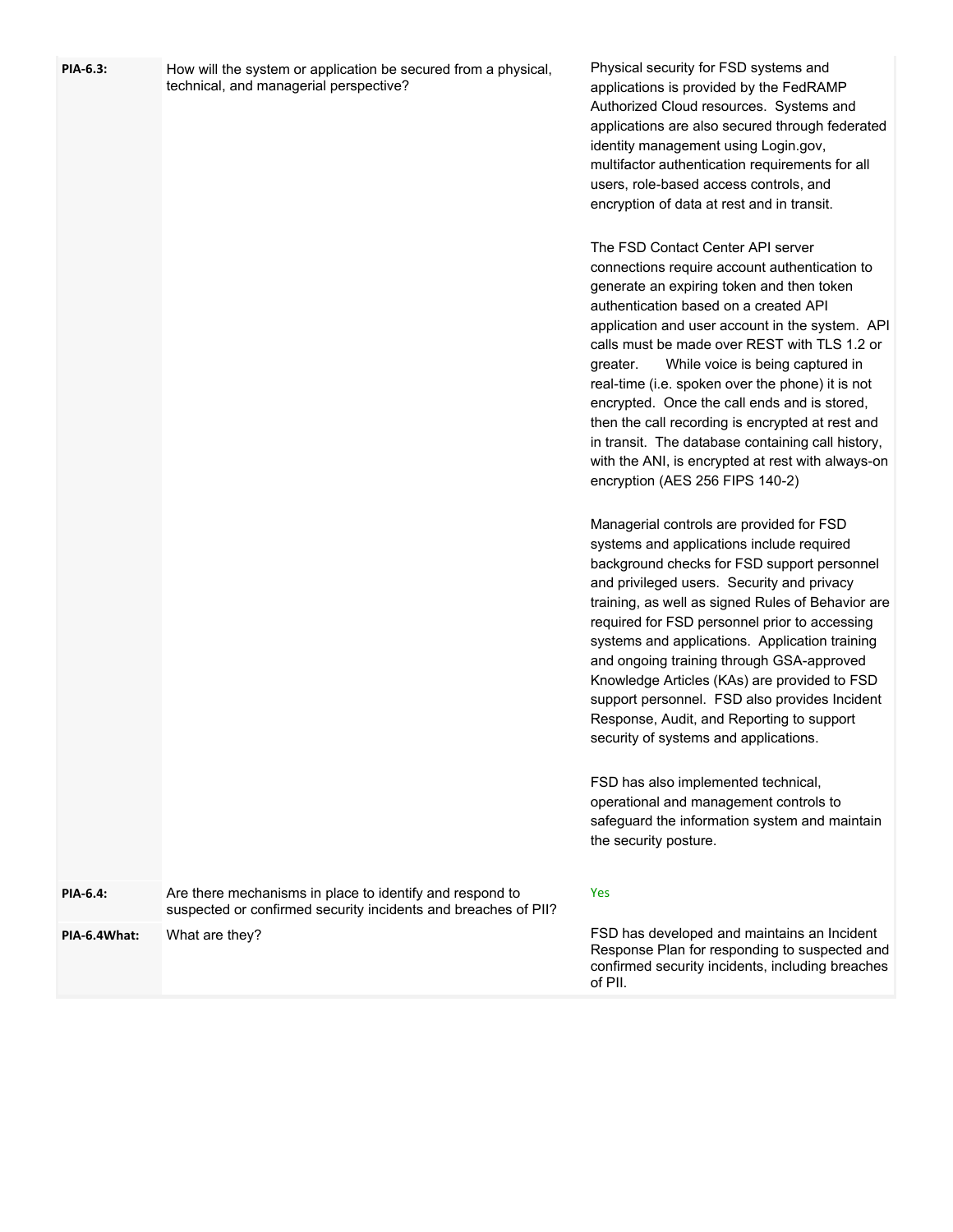## **7.0 Individual Participation**

| <b>PIA-7.1:</b>  | What opportunities do individuals have to consent or decline to<br>provide information?   | FSD customers do have the ability to consent or<br>decline any information. However, FSD<br>customers who decline to provide contact<br>information will be limited in the amount of<br>assistance that can be provided by the FSD<br>services. For example, this includes limitations<br>on ability to assist with issues requiring<br>information to support escalations. |
|------------------|-------------------------------------------------------------------------------------------|-----------------------------------------------------------------------------------------------------------------------------------------------------------------------------------------------------------------------------------------------------------------------------------------------------------------------------------------------------------------------------|
| PIA-7.10pt:      | Can they opt-in or opt-out?                                                               | <b>Yes</b>                                                                                                                                                                                                                                                                                                                                                                  |
| PIA-7. 1Explain: | If there are no opportunities to consent, decline, opt in, or opt out,<br>please explain. |                                                                                                                                                                                                                                                                                                                                                                             |
| <b>PIA-7.2:</b>  | What are the procedures that allow individuals to access their<br>information?            | Users cannot access their own information.                                                                                                                                                                                                                                                                                                                                  |
| PIA-7.3:         | Can individuals amend information about themselves?                                       | <b>No</b>                                                                                                                                                                                                                                                                                                                                                                   |
| PIA-7.3How:      | How do individuals amend information about themselves?                                    |                                                                                                                                                                                                                                                                                                                                                                             |

## **8.0 Awareness and Training**

| <b>PIA-8.1:</b> | Describe what privacy training is provided to users, either<br>generally or specifically relevant to the system, application, or<br>project. | FSD trains IAE Government and support<br>contractor staff on the FSD Service Request<br>Management System. This includes initial<br>system training, and user training for new<br>users. FSD provides Information Security<br>Awareness and Training Records to GSA ITSS<br><b>ASSIST System.</b>                                                                                              |
|-----------------|----------------------------------------------------------------------------------------------------------------------------------------------|------------------------------------------------------------------------------------------------------------------------------------------------------------------------------------------------------------------------------------------------------------------------------------------------------------------------------------------------------------------------------------------------|
|                 |                                                                                                                                              | FSD maintains Security Awareness and<br>Training Policy and Procedures (NIST 800-53<br>AT-1). FSD provides the results of security<br>awareness (AT-2) and role-based information<br>security technical training (AT-3). AT-2 requires<br>basic security awareness training for employees<br>and contractors that support the operation of the<br>contractor system. AT 3 requires information |

security technical training to information system security roles. Training shall be consistent with the requirements contained in C.F.R. Part 5 Subpart C (5 C.F.R 930.301) and conducted at

least annually.